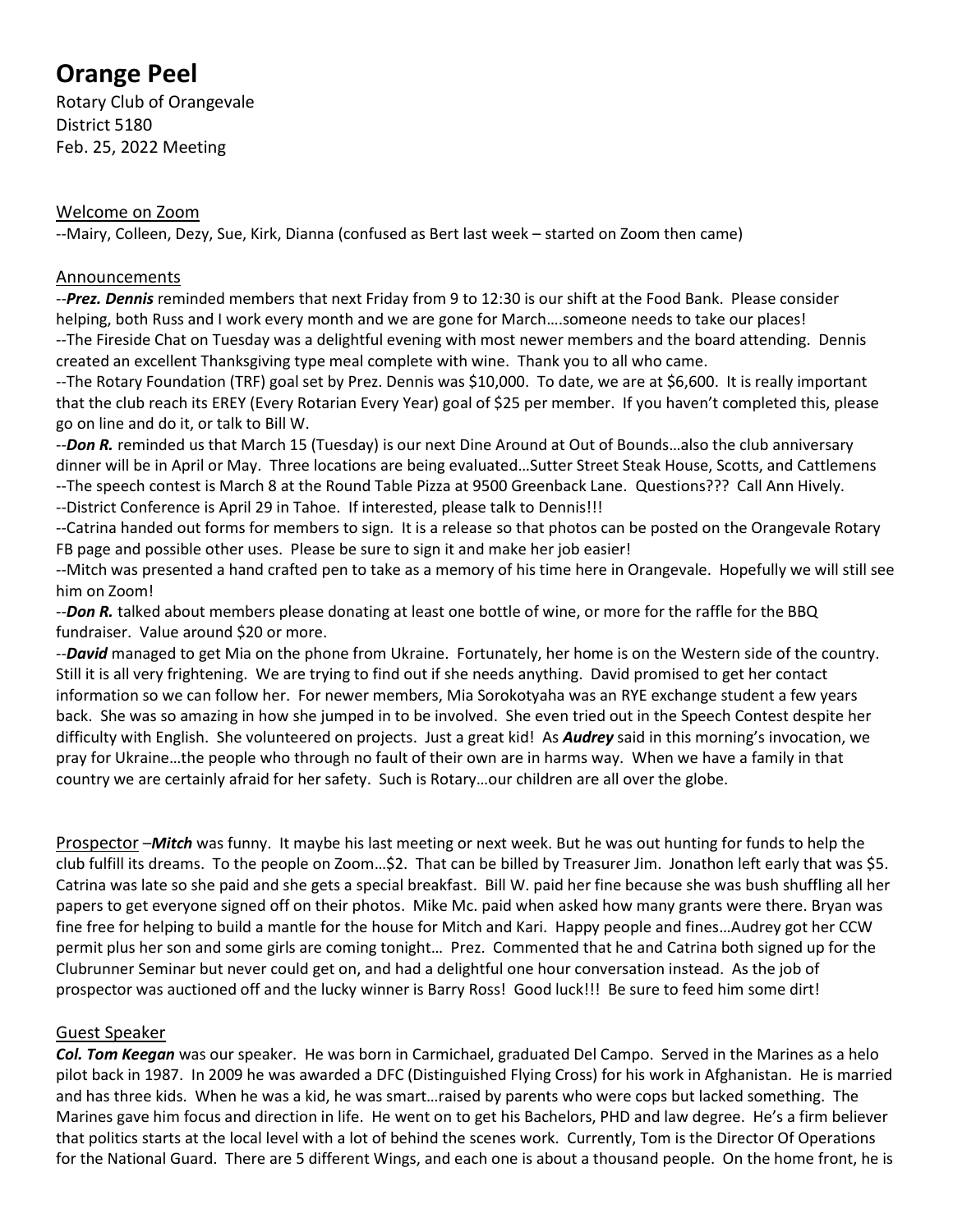very involved with football, baseball and pretty much whatever his kids are doing. Trying to be a role model. He believes in helping teens who are looking for something and supports some academies that support at risk kids. He was a delightful speaker, down to earth and a good example of our Military. Thank you Col. Tom!

## Raffle

With 8 balls and \$67 in the pot, *Bill* couldn't find the Orange ball. He knew it was there. But…… Sorry!

### Upcoming Speakers for February

- --Mar. 4 Jim Cassio talking about Friends of Lake Folsom & Natoma
- --Mar. 11 Nick Anderson talking about Orangevale Farm
- --Mar. 18 Bob Clouse talking about the Orangevale Grange
- --Mar. 25 Phil & Donna Horner talking about Family Search

Jobs for Next Week Greeters – *Bill & Jim* Invocator – *Jim* Vocational – *Mitch (or maybe the Prez.)S* Raffle Ticket Seller – *Joni* (be there at 6:30am)

Thought for today…regarding peace for Mia and her family

### *"No matter where we each stand, together we can look upon the same sun, the same moon, and the same sky, so we are forever one family. So distance gives us a reason to love harder."* –Anonymous

Note from the Crazy Editor: As you know we will be gone for the month on March. Please take the time to reach out to eachother and be on the look out for ways to serve to make other's lives easier. If you find a moment, find the music, "Go Make A Difference". It's a wonderful song much of which applies to Rotarians. Just Google it, it comes right up.

> The beginning is…. Go Make A Difference We can make a difference Go make a difference in the world….

> > I wish you peace… Lorie

Pictures following thanks to *Bob K.*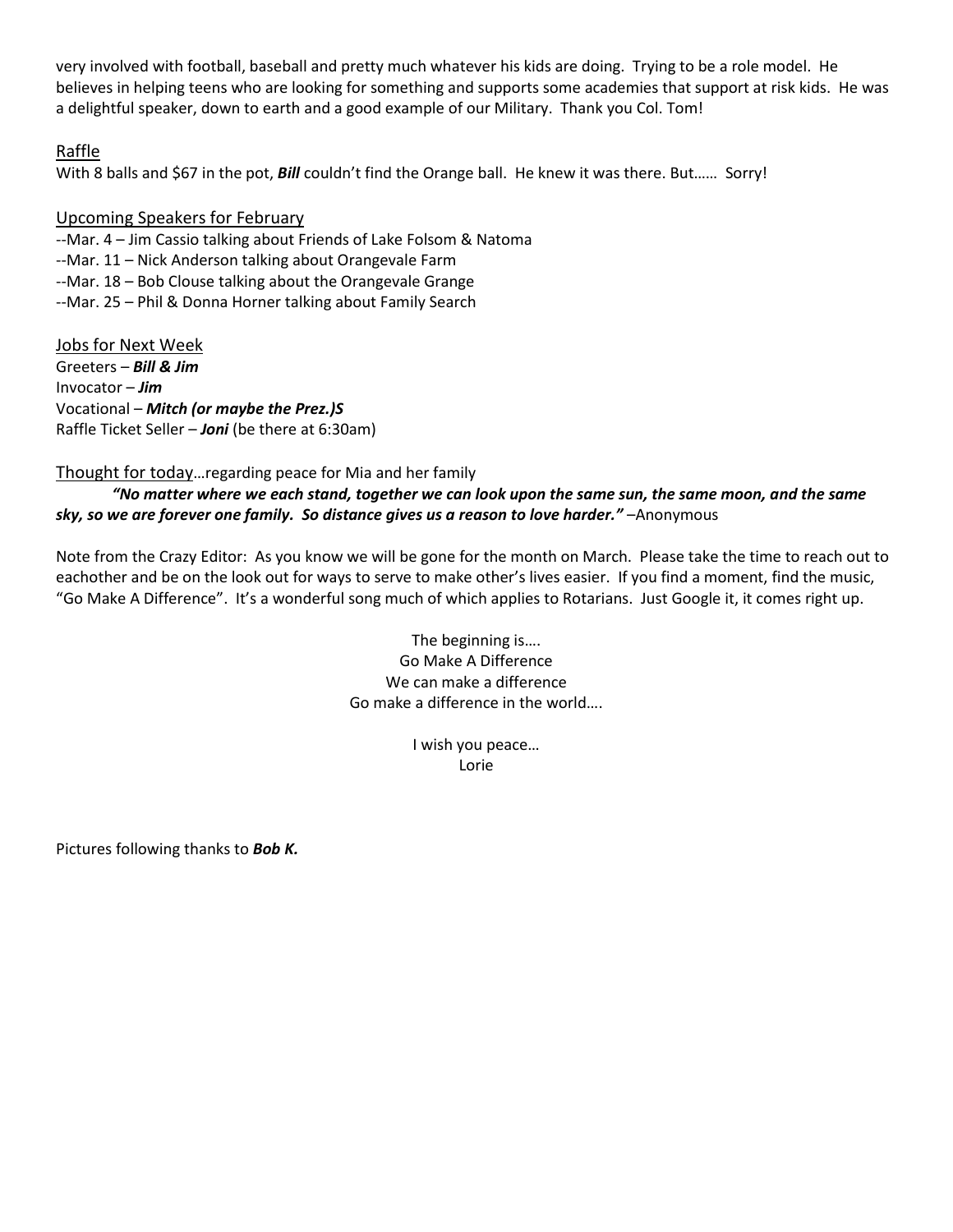